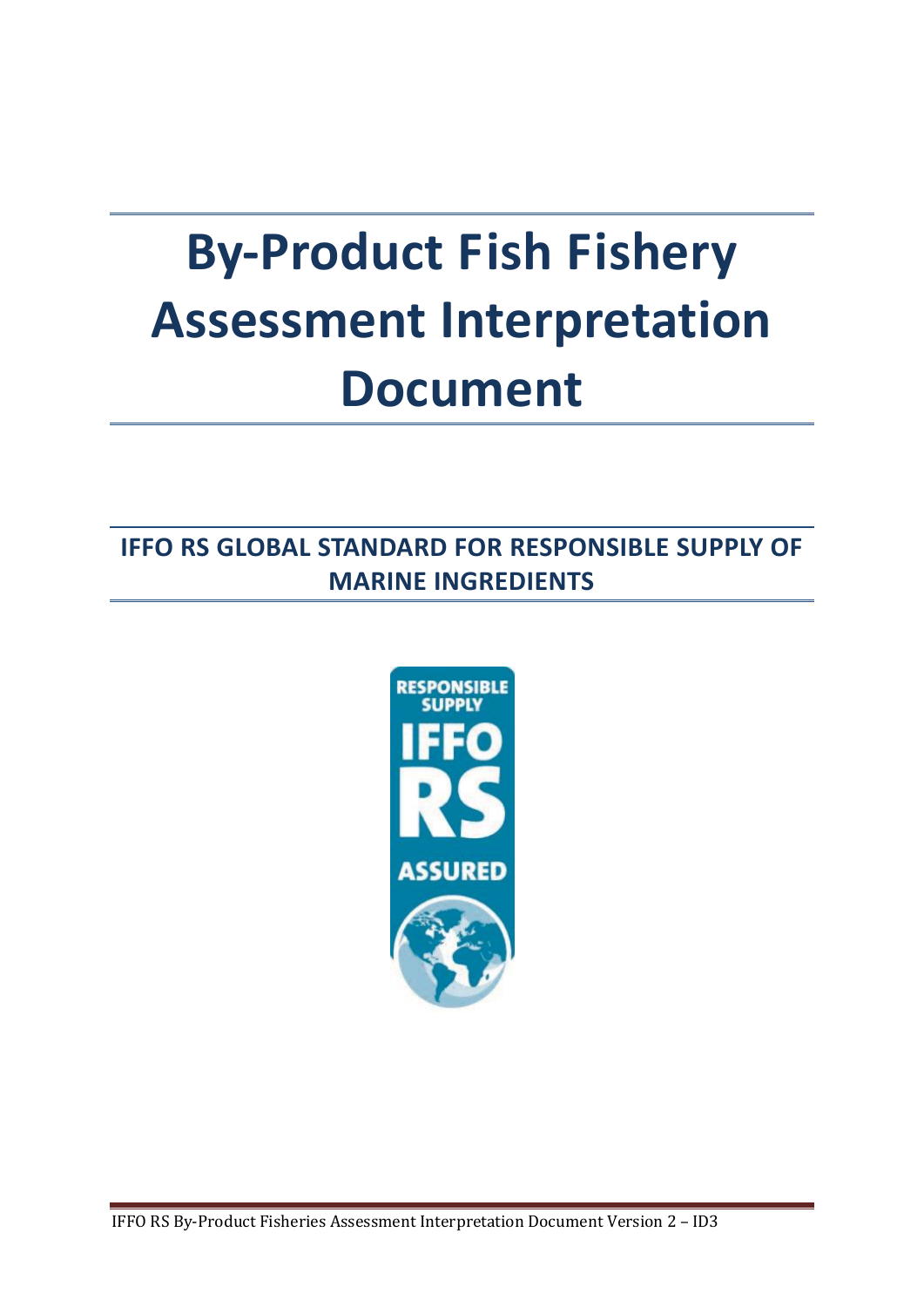# **BY PRODUCT FISHERY MATERIAL**

Where fish are processed for human consumption, there are often substantial quantities of inedible by products generated. These can be used to produce fishmeal and fish oil, and the by product assessment is designed to provide a high-level evaluation of the by product material against three key components of the IFFO RS standard;

- 1) the by product material must come from a fishery with an established management regime
- 2) there must be scientific research conducted to support the management of the stock
- 3) the species producing the by product cannot be listed by CITES and/or considered critically endangered, endangered or vulnerable according to the IUCN listings.

The fundamental aspects of a by product assessment are identical to the full assessment – for example, the same three tiers of compliance, the layout of the assessment document, and so on. However, a by-product assessment considers only three clauses, and is considerably less in-depth than a full assessment. The follow document replicates the layout of a by-product assessment report, in a similar vein to the full assessment guidance above.

Due to the comparative simplicity of the assessment, it is often more clear-cut as to whether a byproduct fishery should score high, medium or low compliance in a section, and as such the byproduct fishery assessment guidance can be somewhat more prescriptive than the full fishery assessment guidance. However, the final compliance determination is solely the responsibility of the certification body's assessment team.

#### **Other Eligible By product Material**

Whole fish may be consider a by product only if it can be proven that it was initially captured for Human consumption and was rejected by the human consumption factory on **QUALITY ISSUES**. It can only be approved for use as an IFFO RS raw material if this fishery is also subject to the following by product fishery assessment.

By product material from the aquaculture industry is also acceptable for IFFO RS as long as it is classified as a **Category 3 waste material**. This material **DOES NOT** have to undergo an assessment as described in this document.

# **Structure and layout of the Interpretation document**

This document is formatted to match the structure of the IFFO RS by Product fishery assessment template. The first half contains information on how to complete the application details, conformance level achieved, and assessment determination sections. Many of these are selfexplanatory and so guidance is minimal.

The main body of the interpretation document provides guidance advice on a section-by-section basis. Each section is broken into three components:

- 1. Relevant IFFO RS standard clauses (Issue 1, Revision 6)
- 2. Requirements for high compliance / general guidance / examples of high compliance
- 3. Recommended information sources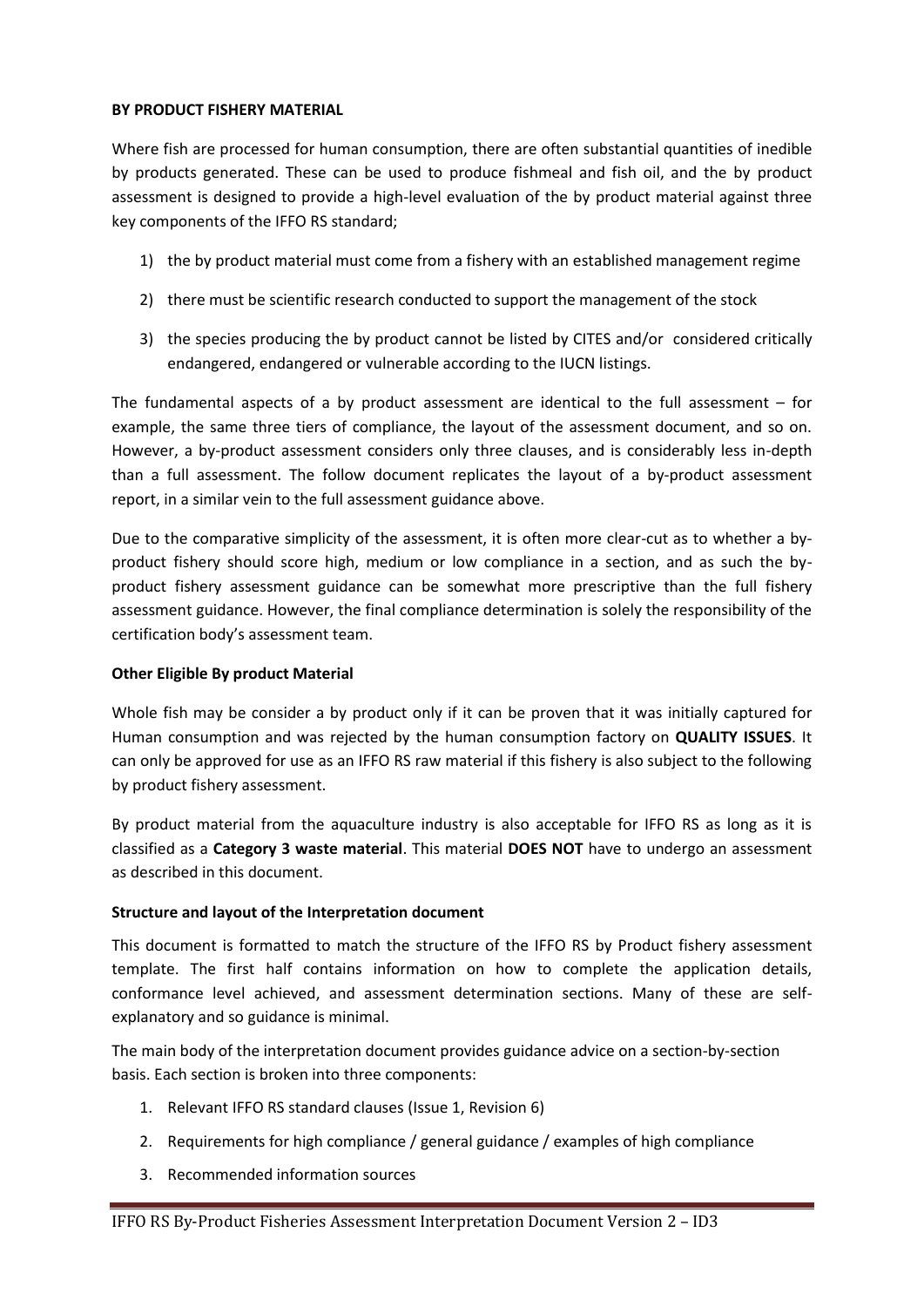## **Section Compliance Ratings**

Medium compliance ratings issued to a fishery represent a minor discrepancy between the state of the fishery and the ideal situation described in the requirements that will receive a High compliance rating.

A fishery that is issued a low compliance rating when appropriate is where the Certification Body's assessment team considers the discrepancy to the requirements required to gain a high compliance rating to be more severe.

#### **Assessment Requirements**

## **Initial/New By product Fishery Assessment**

By product fisheries can undergo three types of assessment under the IFFO RS scheme. By product fisheries which have not previously been approved undergo an **initial assessment**. This usually takes up to 2 hours research and includes a very high level examination desk top study of fishery science and management of an applicant's by product fishery or fisheries.

## **Annual Surveillance**

If approved the By Product fisheries Approval Status lasts for three years; however the fishery must also undergo an **annual surveillance assessment to maintain it approval status**. This usually takes up to 1 hour's research, and although it still examines the same clauses is primarily aimed at ensuring there have been no major changes in fishery science or management since the initial approval. Of particular importance in surveillance assessments is section C, which ensures that the stock status has not fallen into a more vulnerable state according to the IUCN advice.

If at this stage the certification body's assessment team considers that changes in the by product fishery have occurred, they should re-rate the section affected. If this means that the rating is lower this could result in the approval status of the by product fishery being revoked. If this situation arises the certification body will contact the applicant and the IFFO RS Fisheries Peer Review Committee to initiate proceedings to suspend the by product fishery initially until further investigations are completed. If satisfactory information cannot be provided that will result in an upgrading of a compliance rating, the approval status for the by product fishery to the IFFO RS Standard will be removed and it will then no longer be an approved raw material for the production of IFFO RS compliant fishmeal and fish oil. To regain its approval status the by product fishery will have to be totally re-assessed and will be considered at this time as a new by product fishery.

#### **Full Re-assessment**

Three years after the initial assessment, the by product fishery must undergo a full **re-assessment**. This is essentially identical to the initial assessment and is a complete review of all the new scientific evidence and responsible management objectives within the fishery, takes up to 2 hours research, and represents another high level evaluation of fishery science and management. To gain a true reflection of the by product fishery the certification body should utilise a different assessment team to conduct this assessment.

#### **Fishery Levels of compliance**

Fisheries are awarded a level of compliance under each section: high, medium or low.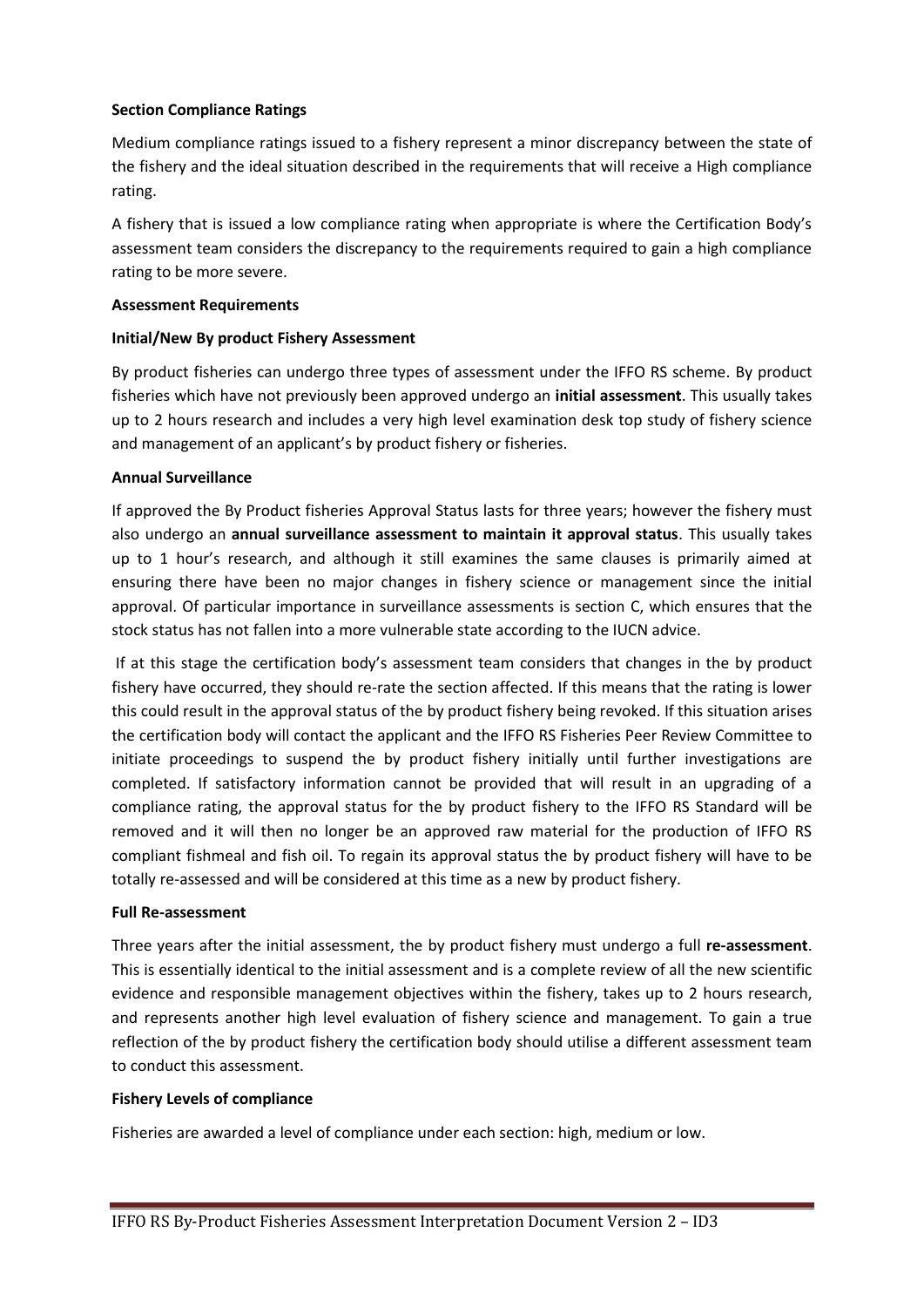A by-product fishery scoring **high compliance** under every section will be approved and is rated as a HIGHLY compliant fishery to the IFFO RS standard.

A by-product fishery scoring **medium compliance** under one section will usually be approved to a **medium compliance**.

# **A by-product fishery with more than one medium should not be re-approved without ratification from the IFFO RS Fisheries Peer Review committee prior to full approval being granted**

A by-product fishery scoring with any **low compliance** in any section will not be approved until the reasons for the low compliance have been addressed. The by product fishery will be rated as low compliance for approval to the IFFO RS Standard.

# **General By product Fishery Assessment guidance**

The certification body Assessment team will provide a brief summary of the assessment under each section under an initial determination, followed by enough information to justify the compliance level being awarded. Information should always be from reliable sources, preferably recognised scientific or governmental organisations or NGOs. References will need to be provided under each clause to show the source of all information used.

If there is insufficient information to award the fishery a medium or high compliance rating under every clause, the fishery should not be approved and ratings updated only if additional information becomes available. Where information deficiency prevents the assessment of a clause, or leads to an implied rating of low compliance, the by product fishery should not be approved until additional information is made available to the assessment team.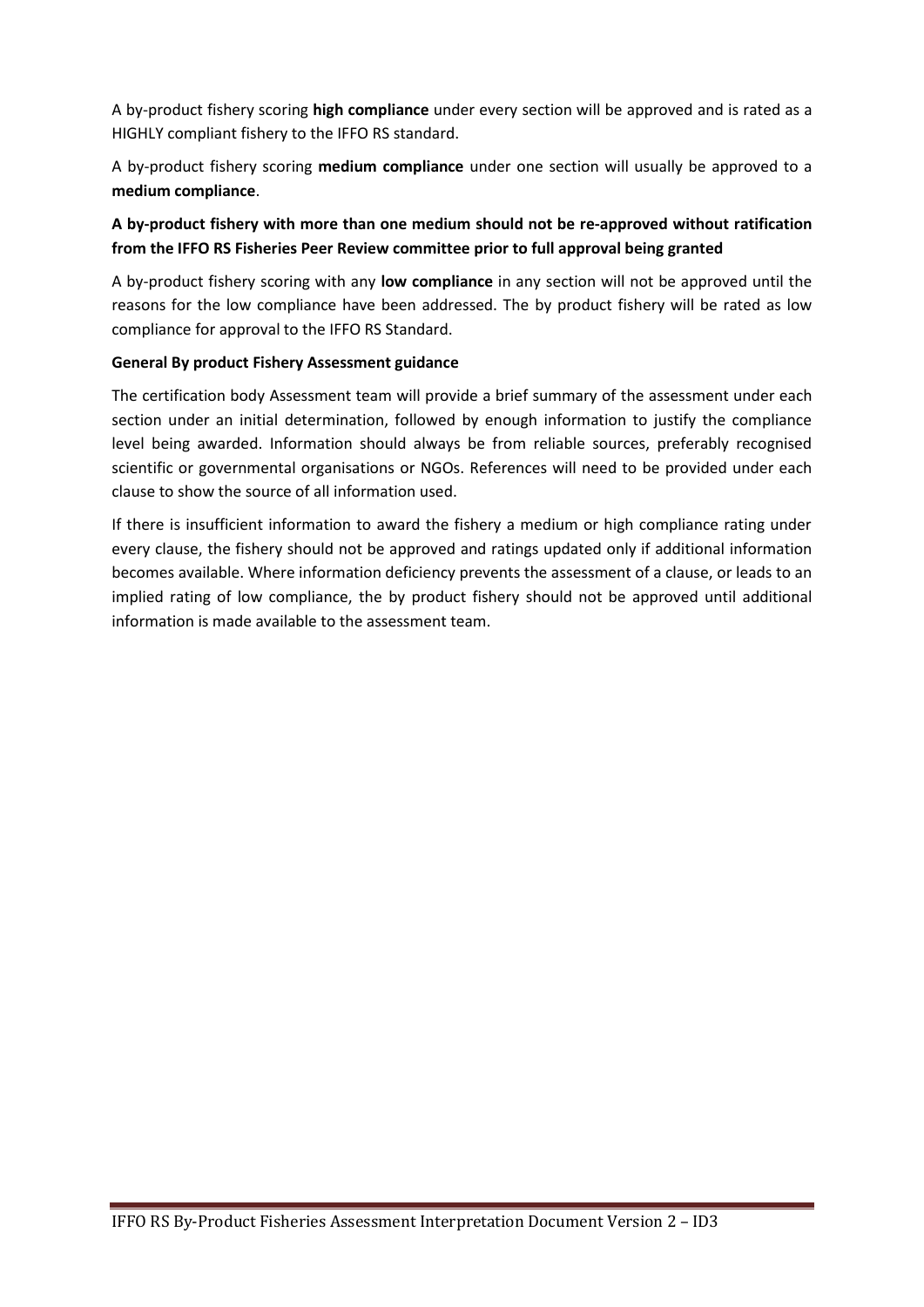# **By Product Fishery Assessment Report Interpretation**

| 1. APPLICATION DETAILS AND SUMMARY OF THE ASSESSMENT OUTCOME |                      |  |                                                                                                                                                                                |                                      |  |
|--------------------------------------------------------------|----------------------|--|--------------------------------------------------------------------------------------------------------------------------------------------------------------------------------|--------------------------------------|--|
| Name:                                                        |                      |  |                                                                                                                                                                                |                                      |  |
| <b>Address:</b>                                              |                      |  |                                                                                                                                                                                |                                      |  |
| Country:                                                     |                      |  | Zip:                                                                                                                                                                           |                                      |  |
| Tel. No.                                                     |                      |  | Fax. No.                                                                                                                                                                       |                                      |  |
| <b>Email address:</b>                                        |                      |  | <b>Applicant Code</b>                                                                                                                                                          |                                      |  |
| <b>Key Contact:</b>                                          |                      |  | Title:                                                                                                                                                                         |                                      |  |
| <b>Certification Body Details</b>                            |                      |  |                                                                                                                                                                                |                                      |  |
| <b>Name of Certification Body:</b>                           |                      |  |                                                                                                                                                                                |                                      |  |
| <b>Assessor Name</b>                                         | <b>Peer Reviewer</b> |  |                                                                                                                                                                                | Initial/Surveillance/<br>Re-approval |  |
|                                                              |                      |  |                                                                                                                                                                                |                                      |  |
| 1. Scope of Assessment                                       |                      |  | IFFO Global Standard for Responsible Supply - Issue 1 V5                                                                                                                       |                                      |  |
| 2. Fishery By-Product                                        |                      |  | Common name of species under assessment, including<br>Latin name, and nationality of the applicant organisation                                                                |                                      |  |
| 3. Fishery By-Product Location                               |                      |  | Marine region where fishery is conducted, e.g. ICES area or<br>national EEZ, FAO area                                                                                          |                                      |  |
| 4. Fishery Method                                            |                      |  | Fishing gear type(s) under assessment                                                                                                                                          |                                      |  |
| <b>5. Outcome of Assessment</b>                              |                      |  | Overall fishery compliance, usually high, medium or low<br>and equivalent to lowest individual clause compliance. If<br>Low Compliance No onsite assessment shall be conducted |                                      |  |
| 2. Assessment Determination                                  |                      |  |                                                                                                                                                                                |                                      |  |

Brief summary of the findings of the assessment. Include a statement on each of fishery management infrastructure, stock assessment, research, and IUCN rating. Include additional detail on any sections under which the fishery scored medium or low compliance.

**HIGH COMPLIANCE**

List the section numbers under which the fishery was awarded high compliance.

**MEDIUM COMPLIANCE**

List the section numbers under which the fishery was awarded medium compliance. **LOW COMPLIANCE**

List the section numbers under which the fishery was awarded medium compliance.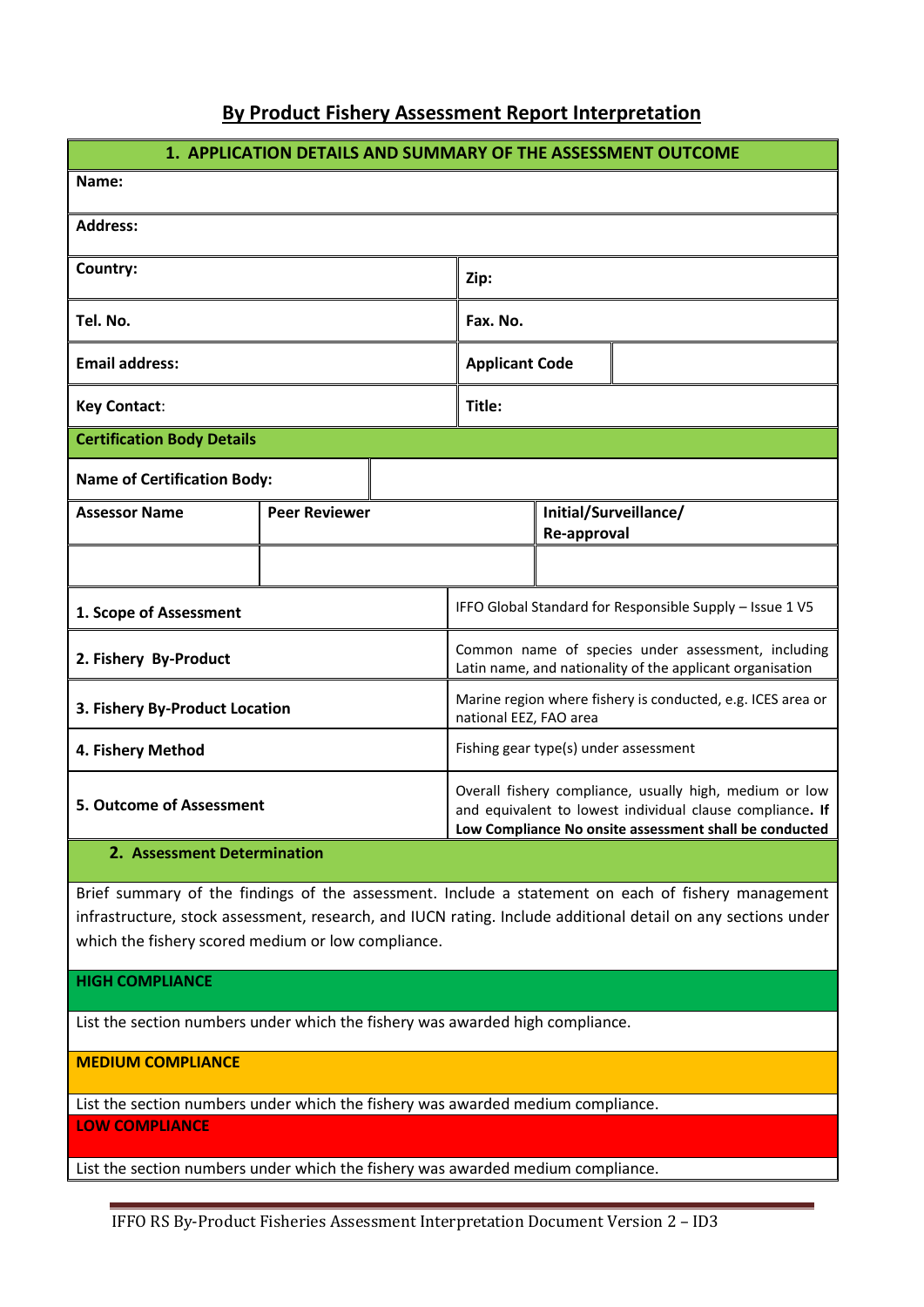# **Section-by-section Interpretation guidance**

#### **A. THE MANAGEMENT FRAMEWORK AND PROCEDURE**

**The management of the fishery used to produce the By Product must include a legal and administrative basis for the implementation of measures and controls to support the management of the fishery. Relevant IFFO RS clauses**

4.1.3 The fish by-product must not knowingly be from illegal, unreported and unregulated fishing activity

4.1.7 Regardless of the IUCN rating, each by product will also be subject to assessment which will be based on the following criteria:

That evidence does not exist that the by product is caught from

- $\bullet$  IUU
- By destructive fishing practices
- Is fished such that it causes irreversible impact to the fishery stock and/or aquatic ecosystem

## **Corresponding FAO Code of Conduct for Responsible Fisheries Clauses**

7.1.1;7.1.2;7.1.3;7.1.4;7.1.5;7.1.7;7.1.8;7.1.9;7.2.2;7.3.1;7.3.3;7.6.2;7.6.3;7.6.8;7.7.1 7.7.2;8.1,2;8.1.3;8.2.1;8.2.7;8.4.2;8.4.6;8.5.1;

#### **High compliance**

To achieve high compliance in this section, the fishery producing the by-product will have to implement species-specific management measures in addition to the broader non-specific management framework described under the "medium compliance" section. The assessment team will also attempt to broadly determine the extent to which the species-specific measures are sufficient to ensure the sustainable exploitation of the stock .Where measures are considered ineffective or insufficient; a high compliance rating should not be awarded.

Species-specific management measures include a long-term management plan, annual quotas, minimum landing size and many others.

#### **Medium compliance**

In the absence of species-specific management measures, a by-product fishery can be awarded medium compliance if it is sourced from a fishery in which there are broader generic management measures and structures in place. The assessment team should describe the fundamentals of fishery management in the region under assessment, including the relevant administrative and legal bodies and, where possible, noting the most important legislation.

There is no requirement to determine how 'effective' the fishery management is, but where management is particularly rudimentary the assessment team should consider awarding a low compliance rating.

#### **Low compliance**

By-products sourced from fisheries with none of the management structures described above should be awarded low compliance, and should not be approved.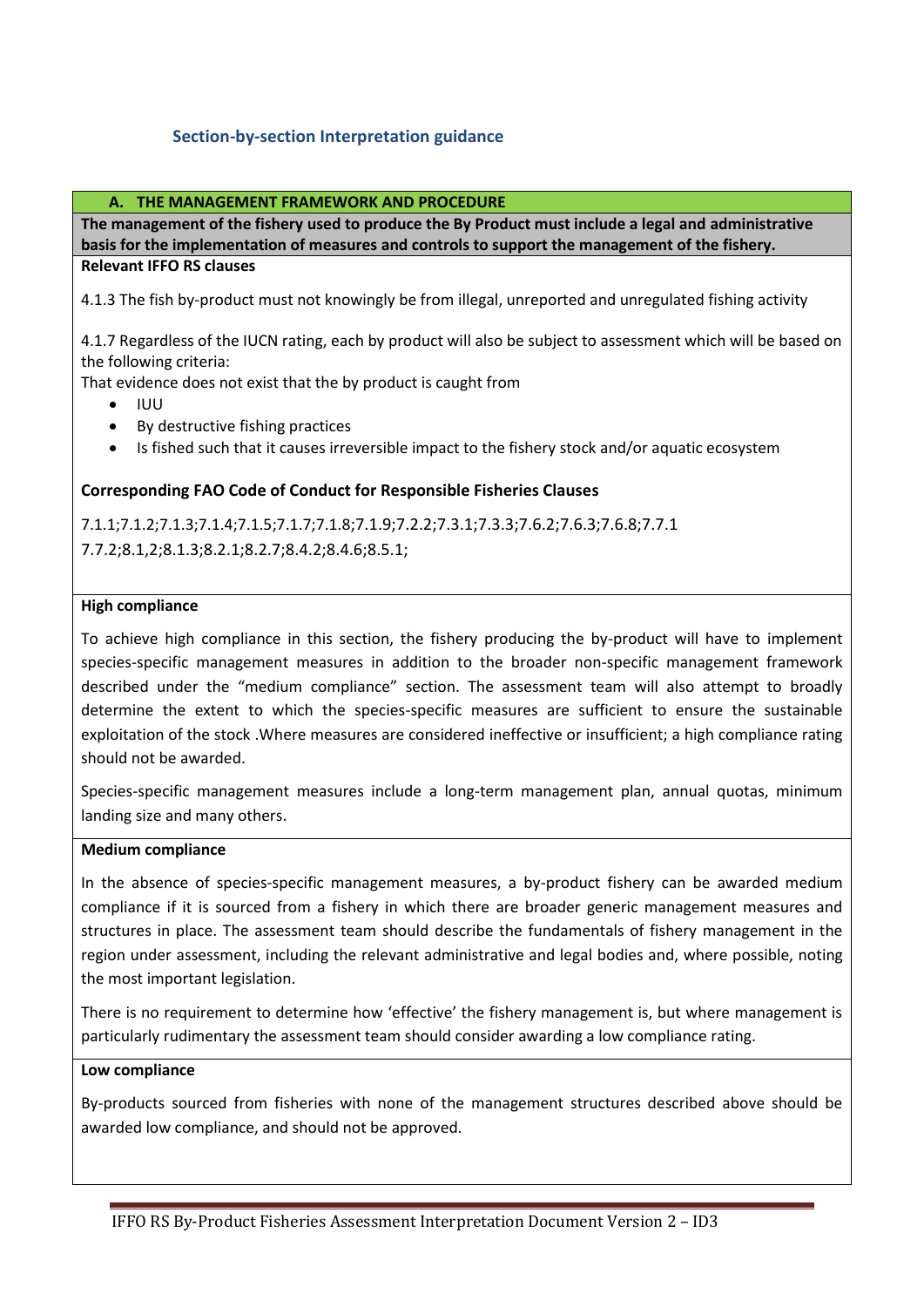#### **Reference Information Sources**

Evidence to support this evaluation will usually be provided by the stock assessment organisation of the states exploiting the fishery. Utilise a combination of fishery management plans, stock assessments, and external scientific research into gear, ecosystem and non-target species impacts of the fishery. Generalised scientific evidence may be used to illustrate the impacts (or lack of impacts) of gear types or fishing methods.

#### **B. STOCK ASSESSMENT PROCEDURES AND MANAGEMENT ADVICE**

**Research in support of fisheries management should exist.**

#### **Relevant IFFO RS clause**

4.1.7 Regardless of the IUCN rating, each by product will also be subject to assessment which will be based on the following criteria:

That evidence does not exist that the by product is caught from

- IUU
- By destructive fishing practices
- Is fished such that it causes irreversible impact to the fishery stock and/or aquatic ecosystem

## **Corresponding FAO Code of Conduct for Responsible Fisheries Clauses**

7.1.9;7.2.1;7.4.4;7.4.5;7.4.6;8.4.2;8.4.3

#### **High compliance**

To achieve high compliance in this section, the fishery producing the by product must implement speciesspecific data collection and stock assessment mechanisms which are deemed sufficient and appropriate; there will often be supporting information provided by the relevant scientific organisation as to any improvements which could be made to the process. In general, to achieve high compliance in this section there should be reliable estimates of fishing mortality, biomass, and one or more reference points as a minimum; however as always the final decision rests with the assessment team.

#### **Medium compliance**

Where data collection and stock assessment is not conducted specifically on the species under assessment, or where it is determined to be ineffective or insufficient, a by-product fishery can be awarded medium compliance if there is a more general consideration of scientific information in the broader management process. The assessment team should seek to determine whether scientific advice, however limited, is provided for the stock, and also whether region-wide management decisions are supported by scientific evidence. The key scientific organisation(s) should be identified, and assessment team should link to the most recent relevant stock advice if available.

#### **Low compliance**

By products sourced from fisheries with none of the data collection or stock assessment mechanisms described above should be awarded low compliance and should not be approved.

#### **Reference Information sources**

Stock assessments almost invariably contain information about the data sources used to produce their recommendations. In fisheries where no stock assessment is carried out, assessors should turn to management organizations for information about the methodology for management decision-making.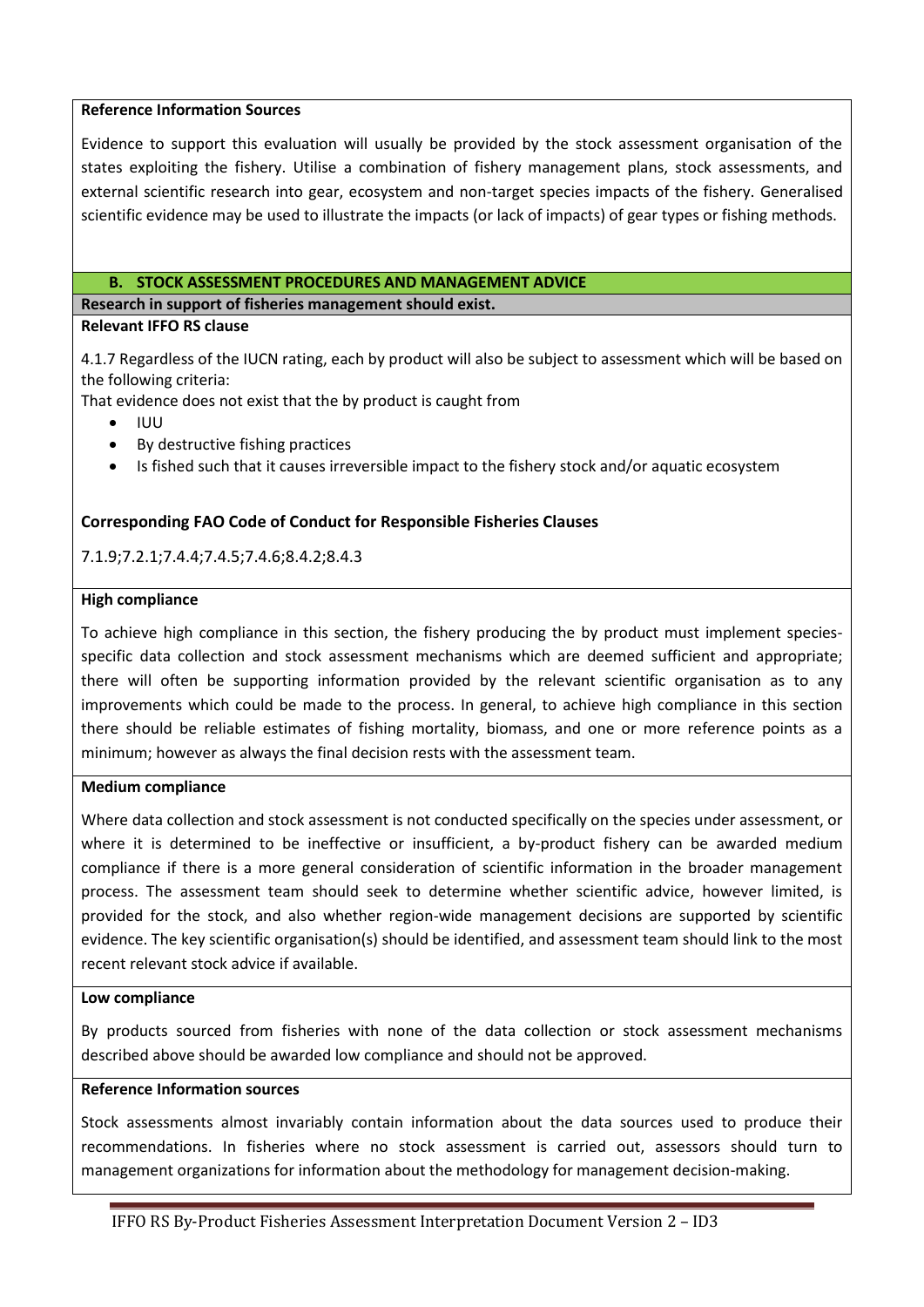# **C. STOCK STATUS**

**The fish used to produce the fish By Product is not considered to be critically at risk of over exploitation in accordance with the IUCN guidance and is not listed on CITES.** 

#### **Relevant IFFO RS clauses**

4.1.5 The fish by product must not come from a species listed under the following categories on the IUCN red list [\( www.IUCN.org\)](http://www.iucn.org/)

- Extinct
- Critically Endangered
- Endangered

4.1.6 Species that are listed as vulnerable are not eligible for use as a by product; however an exception exists for fisheries from a discrete sub population if they have a fishery management plan that continually evaluates the stock relative to fishing and adjusts/controls harvests according to changes in the status of the stock, and are compliant to FAO Code of Conduct for Responsible Fisheries

4.1.7 Regardless of the IUCN rating, each by product will also be subject to assessment which will be based on the following criteria:

That evidence does not exist that the by product is caught from

- IUU
- By destructive fishing practices
- Is fished such that it causes irreversible impact to the fishery stock and/or aquatic ecosystem

# **Corresponding FAO Code of Conduct for Responsible Fisheries Clauses**

7.2.1;7.4.1;7.5.1;7.5.2;7.6.8;8.4.2

# **High compliance**

The assessment team should initially determine whether the species under assessment has been categorised on the list, and award a compliance rating based on the outcome as follows:

The species is categorised as 'of least concern' or 'near threatened' on the IUCN red list.

The species is categorised as 'data deficient' or has not been assessed, but there is strong evidence to suggest that it is not at risk of over-exploitation. A good example of such evidence is if the species is currently certified anywhere in the world against the MSC standard.

# **Medium compliance**

The species is categorised as 'vulnerable', but there is evidence to suggest that it is not at risk of overexploitation. This evidence can take the form of a robust management plan which is considered appropriate by an independent scientific organisation.

The species is categorised as 'data deficient' or has not been assessed, and there is no additional supporting evidence.

# **Low compliance**

The species has been categorised as 'endangered' or 'critically endangered'.

The species is categorised as 'vulnerable' and there is no mitigating evidence as described above